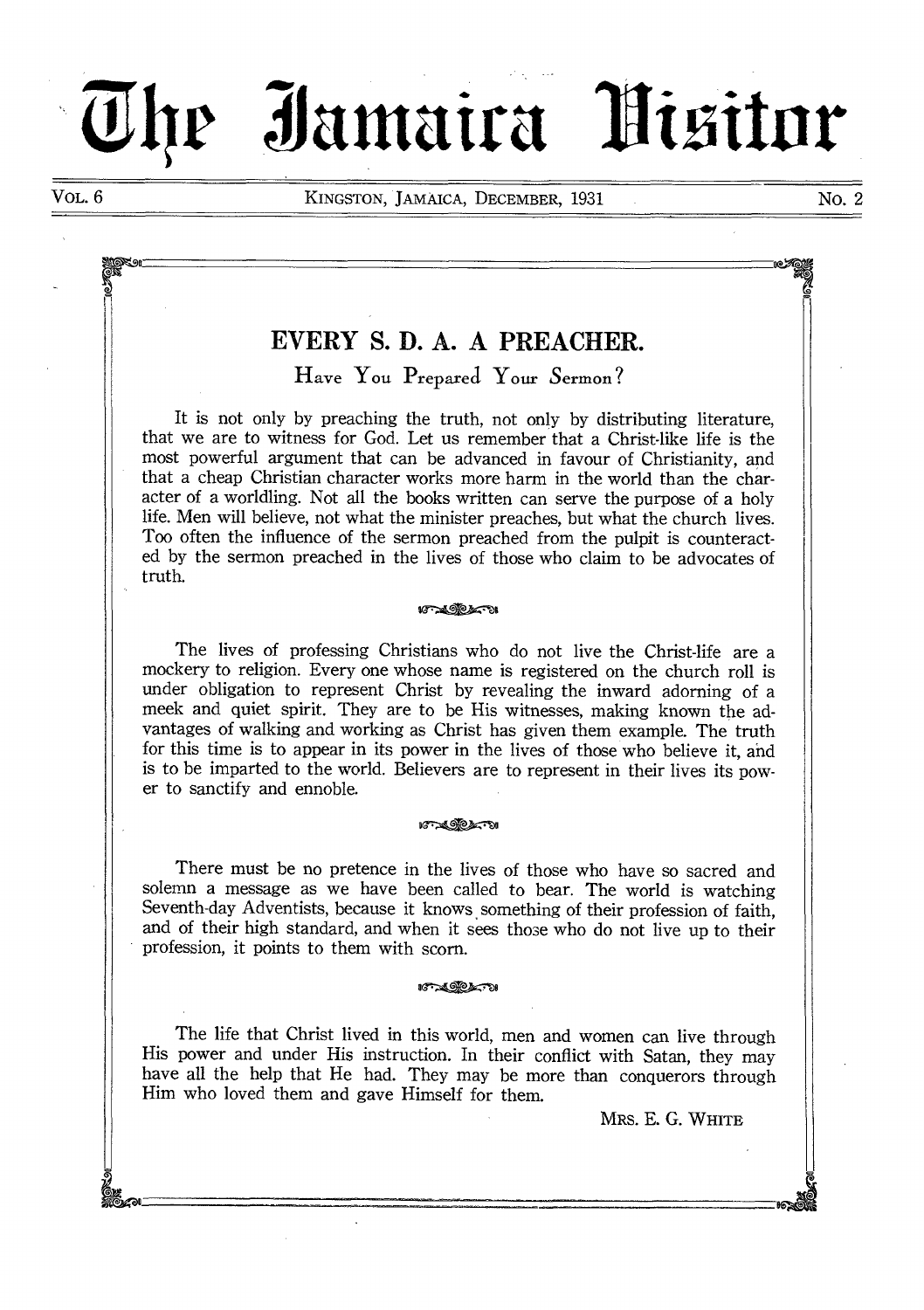# 2 THE JAMAICA VISITOR

for Christ's coming.

- b. To reveal the highest ideals of Christ-like living.
- c. To remove every sin that causes the soul to stumble, and
- d. To lift up the standard of truth to the world.
- 15. QUESTION. When we thus consecrate our lives, what will the people acknowledge?
	- ANSWER. Isa. 62 : 12. That we are God's redeemed, holy people.
- 16. QUESTION. Is this not what we all need for the speedy finishing of the work of God for to-day?
	- ANSWER. II Pet. 3: 11, 12. May the Lord help us thus to live.

# WHEN TO MARRY? WHOM TO MARRY ?

No. 2.

The young woman contemplating marriage should also have business training. It would make her a more efficient helper, house-keeper, and mother. Her domestic training is of great importance. Much suffering, want, and unhappiness is caused through the inability of a wife to practice frugality and thrift. Some do well where there is plenty, but are helpless where there is little.

### Whom to Marry?

Marriage was Divinely ordained for the mutual help and comfort that the one needs from the other, and should receive, both in prosperity and adversity; therefore, weigh every sentiment, and watch every trait of character in the one with whom you think to unite your life's interest. If you have God-fearing parents, seek their counsel. "Should parents," you ask, "select a companion without regard to the mind or feelings of son or daughter ?" I put the question to you as it should be, Should a son or daughter select a companion without first consulting the parents, when such a step must materially affect the happiness of parents, if they have any affection for their children? And should that child, notwithstanding the counsel and entreaties of his parents, persist in following his own course? I answer decidedly, NO; not if he never marries."  $-T.5, p. 108.$ 

Again quote from *Patriarchs and Prophets, p. 175.,* "Young people, too, often feel that the bestowal of, their affections is a matter in which self alone should , be consulted,-a matter that neither God nor their parents should in any wise control.. . A few years of married life are usually sufficient to show them their error."

In the majority of cases where the counsel of God-fearing parents is ignored, the union proves a failure, and results only in unhappiness, separation, and divorce.

Christ should be the chief counsellor. Young man, seek a companion who is fit to bear her share of life's burdens ; one whose influence will ennoble and refine you, who will make you happy in her love. See Prov. 19: 14; 31: 11, 12, 26, 27, 28.

Young woman, accept as a companion one who possesses pure and manly traits of character, one who is true to principle, who can say "No," one who is diligent, aspiring, who loves and fears God.

#### Unscriptural Marriages

"Those who profess the truth trample on the will of God in marrying unbelievers; they lose His favour, and make bitter work for repentance. The unbeliever may possess an excellent moral character but the fact that he or she has not answered the claims of God, and has neglected so great a salvation, is sufficient reason why such a union should not be consummated."

"Hundreds have sacrificed Christ and Heaven in consequence of marrying unconverted persons. Can it be that their love and fellowship are of so little value to them that they préfer the companionship of poor mortals? Is heaven so little esteemed that they are so willing to risk its enjoyments for one who has no love for the precious Saviour?

The Lord forbade the inter-marrying 'of His people anciently with other nations. 'One may plead that this restriction was placed in order that the Hebrews might not marry idolators, and connect themselves with heathen families. But the sinner of to-day is far more guilty than those heathen, because the light of the gospel shines all about him, and yet he persistently *refuses* to accept the light *of* present truth. "For they will turn away their sons from following Me," is the reason God has assigned for forbidding these marriages. Solomon's wives turned away his heart from his God.

In the New Testament we have similar prohibitions. See II Cor. 6:14 to verse 18.

May our dear young people be saved in these days of ever thickening peril, is the earnest prayer of the writer.

HUBERT FLETCHER



Since our last report in the VISITOR. we have had three Sabbath schools added to our already large family. They are Cumberland, Milk River, and Green Castle. The latter is our newly born and has a member in it 99 years of age. This school was organized by Pastor Fletcher on the 15th of September. We give all

# **THE BIBLE STUDY**

# OUR HIGH CALLING IN CHRIST

- 1. QUESTION. What has the Lord called us to be?
- ANSWER. I Jno. 3: 1. Sons of God.
- 2. QUESTION. Why has He thus called us? ANSWER. II Pet. 2: 9. That we should show forth His praise.
- 3. QUESTION. How has the Lord made us His sons?

ANSWER. Rom. 8: 15. By adopting us into His family.

- 4. QUESTION. How do we announce our acceptance of this privilege?
	- ANSWER. Matt. 28: 19. By receiving baptism into His Name.
- 5. QUESTION. How does the Lord value us?
	- ANSWER. Deut. 7: 6. As His special people. Psalm 135: 4. His peculiar treasure. Deut. 32: 9. The only thing worth anything to Him in this world  $\alpha$  ,  $\alpha$  ,  $\alpha$ of sin.
- 6. QUESTION. If we honour His law how will our value increase? ANSWER. Isa. 56: 5. He will make our

value eternal.

- 7. QUESTION. If we witness for Him, what will we become?
	- ANSWER. Mal. 3: 16, 17. We shall be jewels among the treasures of His unending glory. ,
- 8. QUESTION. How does this relationship affect us in this world? ANSWER. Deut. 4: 7. It will make us
- great in the world. '
- 9. QUESTION. In what will this greatness consist?

ANSWER. Deut. 4: 8. In the Spiritual principles that control our lives and make us a holy people.

10. QUESTION. What will be our special responsibility ?

ANSWER. Isa. 58:12. To build up God's work, make plain the foundations of His government (His Law), to repair the breach created by transgressing His Sabbath Day, and to restore the way of righteousness for the people.

- 11. QUESTION. Who will direct us in this work, and by what standard? ANSWER. Isa. 61: 8. The Lord Himself will direct according to His truth.
- 12. QUESTION. HOW will we and our children be known? ANSWER. Isa. 61: 9. By the evident
- blessing of God upon us. 13. QUESTION. What 'other' special light
- will we give the world? ANSWER. Isa. 62: 10, 11. The message of a coming Saviour.
- 14. QUESTION. What will be our special burden and responsibility? ANSWER. Ibed. a. To prepare the world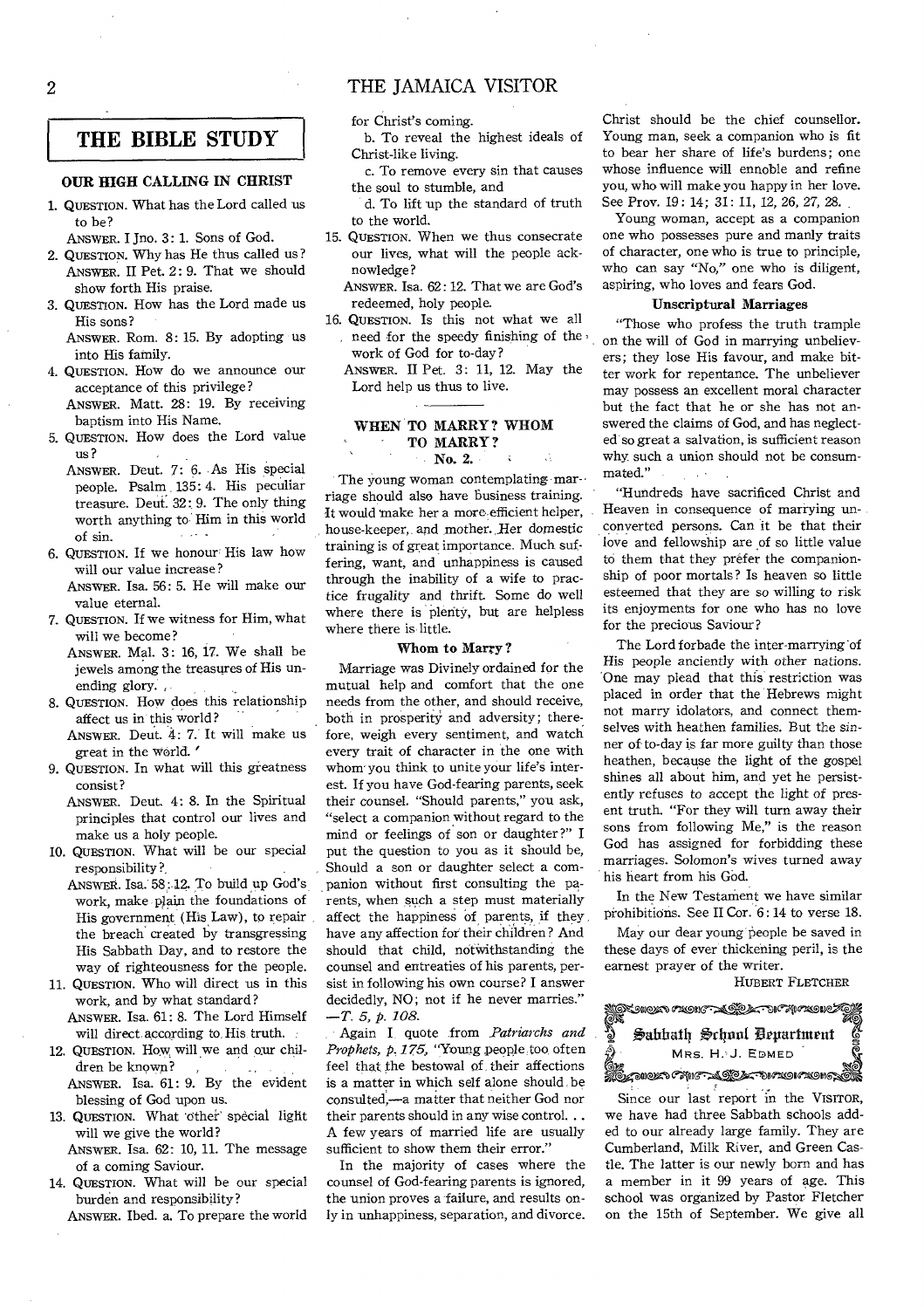these a hearty welcome into our circle of Sabbath schools.

Our last Investment program for the year was arranged for October 31st. This program was carried through in an efficient manner under the superintendency of Bro. L. A. Morrison at our North St. school where it was the writer's privilege to attend that day. Some stated what their investments had been which showed co-operation with this plan, and the blessing of God upon that which had been dedicated to Him. £2. 15. 9 was added to the Mission offerings as the result. Sister Grounds, our Kencot superintendent, reported an inspiring time with £1. 10 as investment returns. Reports have come in from Carron Hall and Everton Park schools showing that the day's program was thoroughly enjoyed by them. We are hoping to hear from others soon.

We are glad to report the addition of another "Pennant" school. Everton Park has reached the average which entitles them to it. They are feeling very happy over their attainment and so are we.

We are fast hastening on to the close of the year, and we trust that those who started the Teacher's Training Course at the beginning of the year will be able to finish it and be ready to begin the new course in January. We have received information concerning it from the General Conference Sabbath School Department. The book to be studied is "Bible Manners and Customs," written by George M. Mackie, M. A., and the Sabbath School Worker will also be used as last year. "Mr. Mackie was a missionary in Beyruth, Syria, for twenty years, and so is eminently qualified to give information on the every day life of Palestine, ancient and modern."

Beginning with January the size of the "Worker" is to be increased by one third, but the price will be the same. The Sabbath school Department is planning to run in each issue of it two articles dealing directly with the teacher's problems —one on the work of the teachers of children, and the other on the problems of interesting adults. We hope every school will avail itself of this special help through the "Sabbath School Worker" by sending in its subscription for 1932 at an early date. Price per year, 3/9. "Bible Manners and Customs," 5/-.

We give below the summary for the third quarter of 1931:—

| Number of Schools   | 105        |                               |                |
|---------------------|------------|-------------------------------|----------------|
| Number reporting    |            |                               | 103            |
| Membership          |            |                               | 4504           |
|                     |            | Number of Honour cards issued | 668            |
|                     |            | Ribbons for the first year    | 47             |
| $\epsilon$          | 66         | Second year                   | 11             |
| 66                  | "          | Third year                    | 4              |
| $\mathcal{L}^{(0)}$ | 66         | Fourth year                   | $\overline{2}$ |
| $\epsilon$          | $\epsilon$ | Fifth year                    |                |
|                     |            |                               |                |

| Offerings for the Twelve Sabbaths \$902.47 |           |
|--------------------------------------------|-----------|
| Thirteenth Sabbath offering                | 310.10    |
| Investment Fund                            | 37.92     |
| Birthdav Offerings                         | 12.58     |
| Total                                      | \$1263.07 |

Our offerings show a little increase over the second quarter. The children's Division at Mandeville contributed \$22.00 of this amount. It is good to see the children interested in the great Mission fields.

Our Home Department members gave \$23.25. May the last quarter of 1931 be our best.

| SMIO <sup>2</sup> | Home Missionary Department | G |
|-------------------|----------------------------|---|
|                   | <b>BYRON A. MEEKER</b>     |   |
|                   |                            |   |

On our Harvest Ingathering trip throughout the island Elder Edmed and I had the privilege of visiting several of our churches over the Sabbath.

We will not soon forget the interest which was manifested at Port Antonio. The Harvest Ingathering Campaign was well organized. Eight bands were actively working, and the red in the thermometers on the goal chart was rising. The Junior M. V. band and the Senior M. V. band at that time had reached a third of their goal. The children have been promised that their band will have its picture taken when it has reached the goal. You should see how enthusiastic they all are!

While rain has hindered in the campaign, still many are forging ahead. It is the busy people who seem to be doing the most. At Moore Park we found Sister Burgess rushed with work. Her crops were ready for harvest. In spite of the rain and her pressing duties she had gathered in a nice sum, and was reaching up toward a goal much larger than the Conference goal of 10/- per member. We spent a profitable Sabbath with the church and are sure that good results will be seen. Brother Dunbar told how he was led to give a Bible Reading to a teacher in the district through his contact with him in the Harvest Ingathering.

There is a Sister Hilton at Albany living quite away from our churches, and cannot attend services regularly. She has set her goal for £5. Already she has passed that mark and has sent £5. 2. 0 into the office.

The Carron Hall church is like a beehive. It was our fortune to spend a Sabbath there. After a very interesting S. S. Investment programme we talked about the Harvest Ingathering. Here again the children are leading. We were impressed with the need of all uniting in service. Our task is great but when we all work, great results follow. •

Carron Hall sets a record for other churches to follow in the matter of the Reading Courses, and the Standard of Attainment. Fourteen have taken the examinations, and all have received passing grades. Four have received the Standard of Attainment certificate, having taken examinations in both Denominational History and Bible Doctrines. The good work is onward there, and we hope other churches will show the same interest.

We spent a Sabbath afternoon with the Guy's Hill church. It was good to meet our brethren there. We trust that all will be inspired with a holy zeal for service. The refreshing atmosphere of the 'place toned us up for another week of toil.

Many have been the kindnesses shown us both by our brethren and friends all along the way.

In spite of the depression the Conference team has gone over the goal af £300. Even yet our churches and individual members should put forth earnest effort to make up their goals. Our Confercnce goal is £1250. Of this amount the churches all over the island are asked to raise £950. The task is not impossible. Perhaps you can close the campaign with a programme and press nearer or better still go over your church goal. The weekly reporting is over but all should gather in their promises, that nothing be lost.

Many names are coming into the office of those raising 12/6 or more. Be sure that every one who has reached the goal of 12/6 is reported for such will receive a beautiful diploma of service.

Churches are reporting that the Harvest Ingathering bands are breaking the thermometers. The more thermometers smashed the better.

As far as we know Mandeville is the first church to reach the Conference goal of 10/- per member.

Port Maria is well in the lead of all the churches and we feel sure that before you read these lines they will have reached their goal.

Spanish Town is doing fine and they expect shortly to have their goal.

Sisters Edmed and Grounds united from the first, and set their goal at £50. This was no easy task, for the cream of collecting had been taken by the President and Pastor Hutchinson. But by perseverance and stick-to-it-iveness, characteristic of both ladies, they are rejoicing over their victory, and we congratulate them.

Good reports are coming from individuals. Surely the contacts our brethren have made with their neighbours will result in a harvest of souls more precious than money. We are engaged in a wonderful work. It is missionary work of the highest order. May God bless each one who reads these lines and help us all to do His will.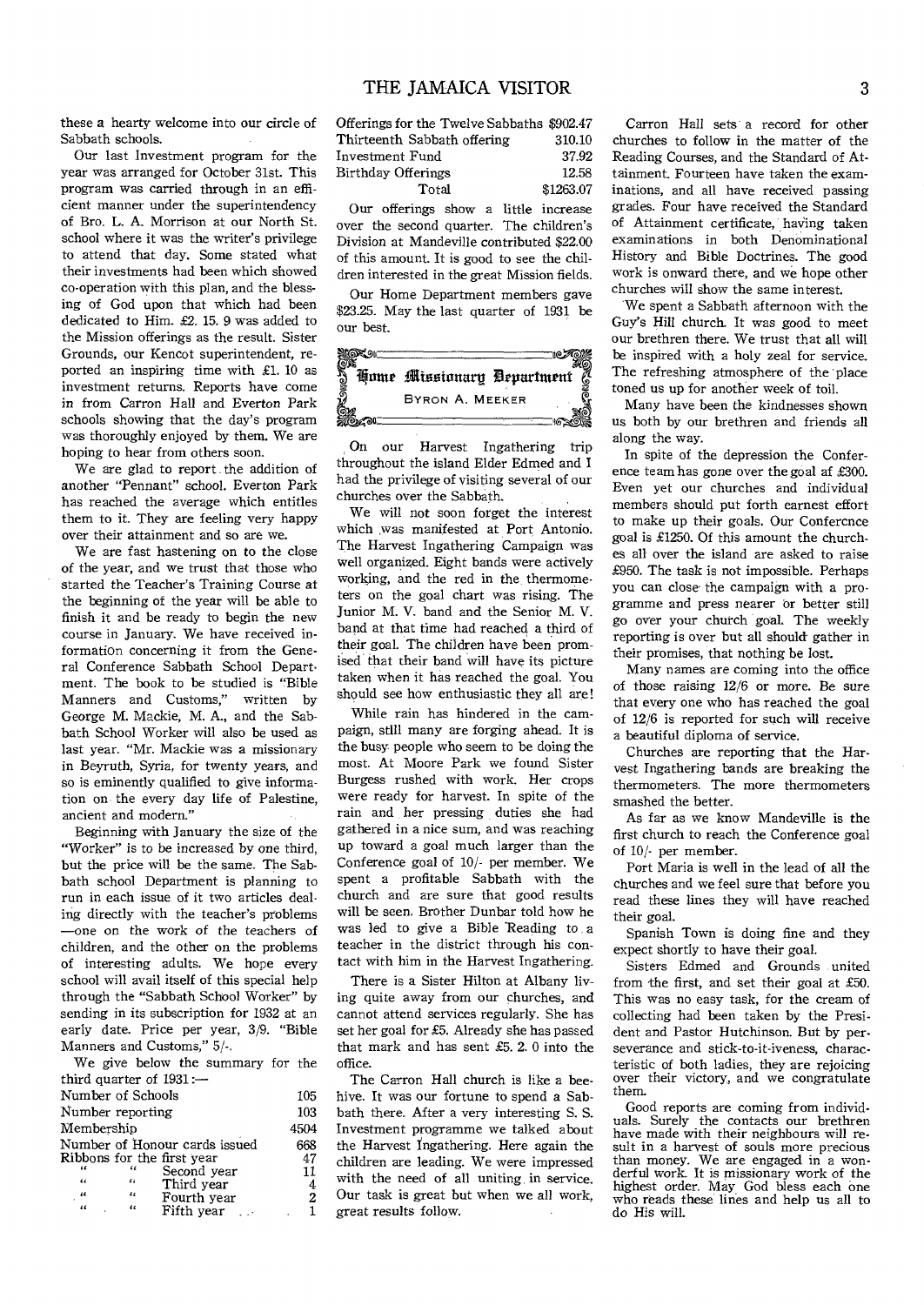# News **from the Field.**

Rollington Pen Church membership was increased by the addition of twenty-eight as a result of the recent course of meetings conducted there by Pastor L. L. Hutchinson. Six more were added to the North Street Church at the same baptismal service which attracted a huge audience October 25. The service was orderly and impressive, each candidate having signed a paper containing his acceptance of the principles of our faith. The right hand of fellowship was extended to the happy group by the Church committees of the two churches, led by the president of the conference. This makes Pastor Hutchinson's total of baptized converts 180 since his connection as Pastor of the Kingston churches. We praise the Lord for this fruit of earnest evangelism.

A new course of meetings has commenced at Kencot, which is attended by large gatherings. For a long time this little company which has been fostered largely by Brother and Sister Grounds with consistent faithfulness, has looked forward to this effort; and their patient continuance in well doing is at last being rewarded. Pastor Hutchinson is happily surprised at the wide interest that is being realized in these meetings.

Reports of a revival at Gayle find their reflection in the Treasurer's and Leader's reports. New members, increased attendance, growing financial returns, and a note of true spiritual courage, indicate that the Holy Spirit is blessing the witness of the church members. This is how it should be all the time with all of us, especially in these days of ominous happenings.

We happened into the little church at Carron Hall on Investment day. It rained heavily, but the building was full of earnest members. A fine programme was rendered under the able leadership of Superintendent Burnett and Secretary Boyd. Sister Cephas, formerly of Regent Street church, had also been very helpful. The stories of sales of peas, pineapples, bananas, fowls, etc., and of old debts paid up, and making a new dress, made interesting moments. One little girl bought some tomatoes and sold them again, giving the profits, and a five year old curlie, very shy, sang, "Jesus loves me," for sixpence, and she sang it so well that she gained another sixpence by a repeat. Thus the little company of old and young believers fellowship with our world family in helping to further the Lord's great missions enterprise.

 $\bar{\epsilon}$ 

Pastor B. A. Meeker then felt the Harvest Ingathering pulse, and found the beat strong and healthy. The mercury was rising steadily, and the members were full of expectation that they would hear the bang of bursting thermometers soon.

Somehow to find a company that is doing things, and whose leaders are alive and enterprising, gives one a certain thrill of joy that is not easily subdued. Keep it up, dear Brethren!

There was a triumphant atmosphere in the North Street church when the ten minute Missionary service assumed a new and popular form a few Sabbaths since. It was by way of stimulating the H. I. Campaign, and on entering the church one could feel that something out of the ordinary was in the air. Pastor Hutchinson had combined the pictures of last year with the present year's device, and featured Christ blessing the peoples of a thousand tongues, while at His side there rose the red mercury of a large thermometer. On His right was an inspiring verse covering a man bringing in more sheaves than he could carry.

When the thrill moment came, the Pastor stood and invited all the Band Leaders to line themselves facing the audience on the platform. Each held a large envelope in his or her hand bearing the Band-number. The walls echoed with the music as the whole congregation lustily sang, "Bringing in the sheaves," simultaneously rising to the March of Victory, each one marching to his own Band Leader and placing in the large envelope the small one that contained "last week's collection." You may ask what made everybody look so triumphantly happy. Well, it was simply this, that the week before they had all been Harvest Ingathering, and that little march sent up the thermometer £21 plus. "This will be repeated," said the genial pastor, "each Sabbath until we reach our goal. So everybody do your best next week."

In continuous and pelting rain, the president and Pastor B. A. Meeker completed their second section of the Island in their H. I. effort, and were glad to find that the Lord had given them the daily average of their goal of five pounds sterling. They took in the territory of St. Ann, and finding the chinese shop-keepers badly hit by various agencies in the depression, invited the elite to make up the deficiency. Truly the sorrow of China is reflected in her subjects in Jamaica. First, desolated by years of revolution and banditry, then famine and disease, then the most terrible floods

ever known since Noah's day, and now the threatened war with Japan in the midst of a world trade depression—these have all contributed to create a depth of perplexity and bewilderment which words cannot express. And now, thousands must be sent back to China at the expense of their fellow country-men, from Cuba and Jamaica! The sad faces, the desolate shelves, and the empty cash drawers made it hard for us to urge for a gift. Yet we braced ourselves for the ordeal, leaving the Lord to give the solace we could not bestow. And we were happy indeed to find the estate owners and monied men, though suffering terribly from the financial crisis, willing to contribute to our work.

Signs of trade revival greeted us amidst the tropical downpours at Frankfort, where the streets were thronged with carts, mules, donkeys and human carriers delivering the bananas. Here we reaped a good harvest. Returning home Friday we made our last call upon Mr. M. Lopez, J.P., a veteran friend, who brought out his gift (£1) without solicitation; and then we were defied by floods from May Pen to Spanish Town. Two rivers had formed across the road at May Pen. We were pushed through these by willing boys. Then, passing many smaller streams, we finally found the road choked with the traffic held up by fhe deep waters that surged across. For a time it looked as if we were to stay there all night, but a temporary lull in the storm enabled us to get the car pushed through, only to find a worse barrier further on. Here again for two hours we waited, watching the reckless try their fortune and fail, until at last the opportune moment came and we managed to get through, thankful to the Lord for His care.

Visiting the families in high social and political circles we were pleased to notice how well known is our school at Mandeville, and how highly and appreciatingly it is regarded. "It is just the thing Jamaica needs," came from many lips, as they gladly contributed. Really, if our own young men and women felt as the public of Jamaica do about it, our school would be too small to accommodate the many who would come to take the fourteen grades plus a trade. Many assured us that workmen of the type our school can produce, if our youth would attend and complete the course, would never want for employment. We found also that the spiritual atmosphere that surrounds the school has been favourably noted.

Many of our churches should have a church-school for their children. It seems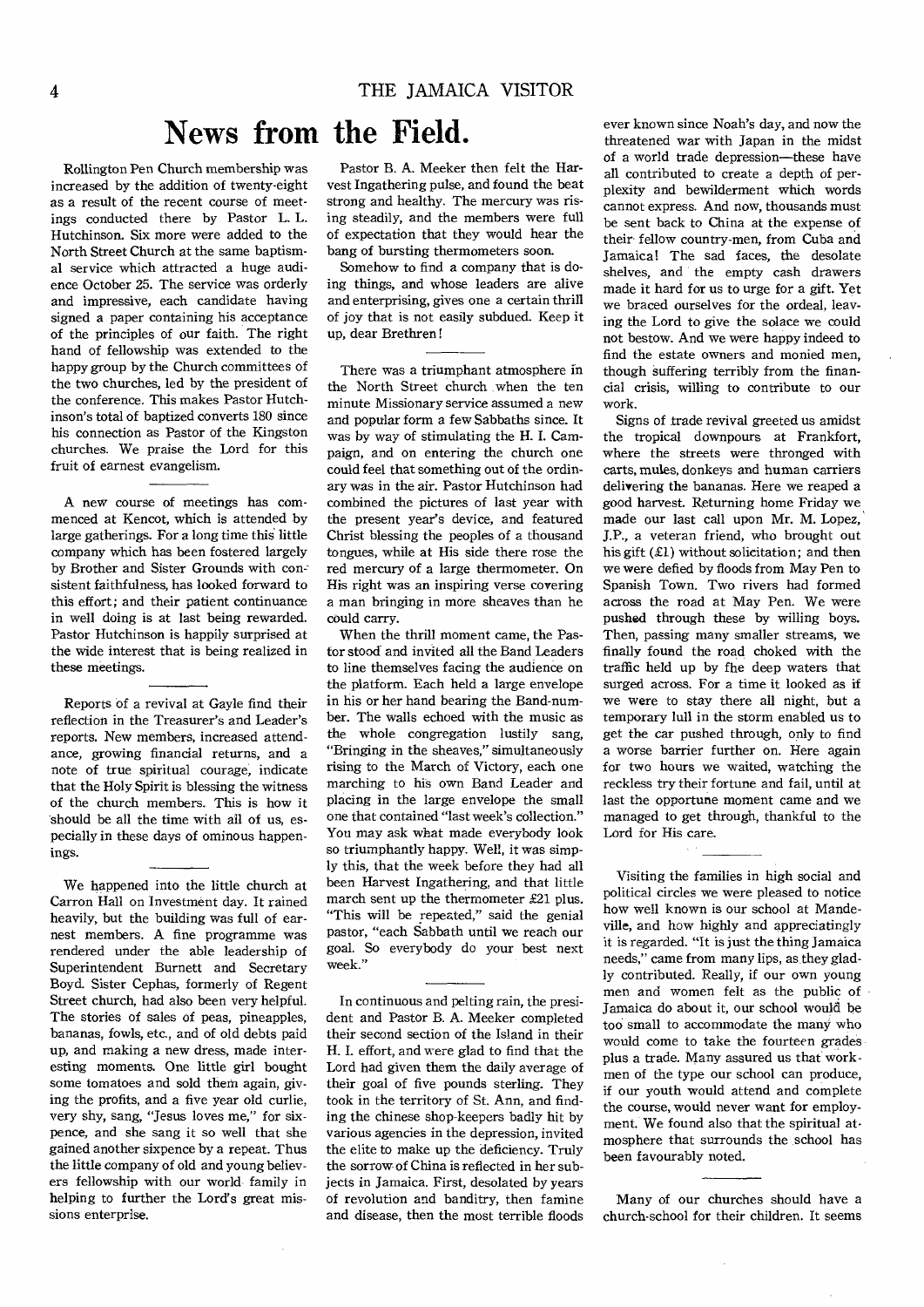too bad that while we are spending much for the salvation of foreigners, we do so little to keep our children in the love of the truth. Years ago the servant of the Lord sent the following words: "We are under solemn, sacred covenant to God to bring up our children for Him and not for the world . ." Again, "It is high time for Sabbath-keepers to separate their children from worldly associations, and place them under the very best teachers, who will make the Bible the foundation of all study." And once more : "The responsibility resting upon parents, teachers and church members ... is greater than words can express." "Let the church take hold of the school work."

 $\mathbf{r}$ 

We realize that stable plans must be made for the support of a teacher, and this work cannot be taken up without wise plans being made. But the Lord will bless any endeavour that is made consistent with His will for the salvation of the dear little ones whom Jesus counts as His own. There are different ways of raising the money needed. Amity and Seaford Town solved the problem by the members undertaking to cultivate some land. The teacher also can help by occasional programmes, field days, gardens. In fact, where there is a will there is a way. God's biddings are enablings.

The Conference executive have several names of teachers who have graduated at Mandeville College for this work, whom they would be happy to recommend. Why not get the church together and discuss plans, and start your school January next ? Let us hear from you, please. Prof. R. E. Shafer is our educational secretary.

Our lonely isolated members are not behind in their endeavours to keep pace with the activities of the body. This has been demonstrated by Sister Hylton of Albany, who has sent us a cheering report, and £5. 2. 0 which she has collected in the H. I. Campaign. We were very happy to meet Sister Hylton and her family, and to enjoy their hospitality during our tour, and to know of the keen interest shown in the progress of God's work. We are also glad to learn that Mr. Hylton, who was very sick at the time of our visit, has fully recovered.

Pastor Lin Rashford has notified the executive that the new Auctembeddie Church building, now in course of erection, will be ready for dedication December 27 of this year. That is cheering! We rather wondered what had become of Brother Rashford lately, but now the secret is out. He has evidently been sleeves

rolled up, sweat-browed and busy on that fine stone building. Now comes the surprise, and we rejoice with him in the achievement. When this building is completed, the Craig and Troy churches will unite in one.

The little company at Hector's River was in busy mood on Sunday, November 8, when their newly completed House of Prayer was dedicated to the Lord. Pastor Stockhausen had spent several days previously, helping to repair the organ complete the seats and to make preparations. Meanwhile, Bro. C. M. Percy with the aid of the members had finished a very creditable building, which is tastefully painted inside and out. Great credit is due to them for the neatness and comfort of the building, which, though not large, is representative of our work.

The attendance was not large at this service, owing to the funeral of a well known person taking place at the time appointed. But a very interesting and well rendered programme characterized the hour. The local choir treated us to some very fine music, which was supplemented by Sisters B. A. Meeker and Winnie Mc-Catty. Pastor A. C. Stockhausen gave the history of the work at Hector's River. Pastor B. A. Meeker offered the Dedicatory prayer, and the President gave an address. The little children sang an exercise song very sweetly, and the inspiring occasion will doubtless live long in the memory of all who were present.

Pastor A. C. Stockhausen has commenced a series of meetings in the new church building at Manchioneal, hoping to strengthen the membership and to raise funds with which to complete the edifice. We pray that this enterprise may prove very successful. Pastor Stockhausen may be assured that he has our prayers.

Pastor H. Fletcher reports that the Lord is richly blessing his efforts to improve the faithfulness *of* God's people in his territory in the matter of paying their tithes—even to paying their unpaid back tithes.

Pastor E. C. Boger in writing to us recently made the following statements: "When I said 112 Tower Street a few moments ago a flow of memories came back to me. I spent three very happy years in Jamaica and when I went there the office used to be down in the back of the church on James Street. Then we moved it up into our house in Manchester Square, but still we were not satisfied. Then we secured this place at 112 Tower St. and we thought we were Zetting along very niceIy. We only had one room at that time. I understand that you occupy nearly the whole building. When you spoke of 100 churches in Jamaica my heart was thrilled for when I arrived there were only 38, and when I left there were 46. I certainly enjoyed my work in that beautiful Island."

Brother E. E. Parchment of the W. I. T. C. writes that the church buildings at Grove Town and New Port have progressed rapidly, but the need of money to finish is great. But Bro. Parchment's plea did not touch our hearts too deeply, because we know how well he *grows* money from the soil. While on the Harvest Ingathering tour, we met a man high up in Agricultural officialdom who told us that his one difficulty at the Mandeville shows is to find an excuse for not giving Bro. Parchment's products first prize. How is that Brother Parchment?

Colporteurs are liable to think their work is unfruitful in soul winning. But we found a lady in high circles, who had bought a copy of "The Great Controversey between Christ and Satan," from our dear Colporteur Dawkins. Her eyes filled with tears as she told of the joy the book had brought her. She had learned truths never previously understood, and was exceedingly grateful. Her husband twitted and ridiculed us for observing the seventh day as the Sabbath, but as we showed him the Scriptures she defended us until finally he calmed down and handed us his cheque for one guinea. (\$5).

The number of persons baptized in Jamaica thus far during 1931, as reported by the ministers, is as follows—H. Fletcher, 61; H. Randle, 34 ; L. Rashford, 11: L. L. Hutchinson, 152; *G.* E. A. Smith; 38 ; A. C. Stockhausen, 32; B. A. Meeker, 10; H. P. Lawson, 20; J. A. Reid, 7; Total, 365. That is, one for each day of the year.

We pass on in this number of the VIS-ITOR, a very warm and earnest, Thank you, to all who so liberally responded to the Shilling Fund call. The total received by our Treasurer was, £130. 4. 4<sup>1</sup>/<sub>2</sub>, and this almost balanced our operating account to the end of September. We are hoping that by careful economy on our part, and on the part of each worker, we may be able to keep balanced to the end of this year. We accept the hearty response of our members as a token of their loyal faithfulness and co-operation, which we greatly appreciate. Blest be the tie that binds. Thank you!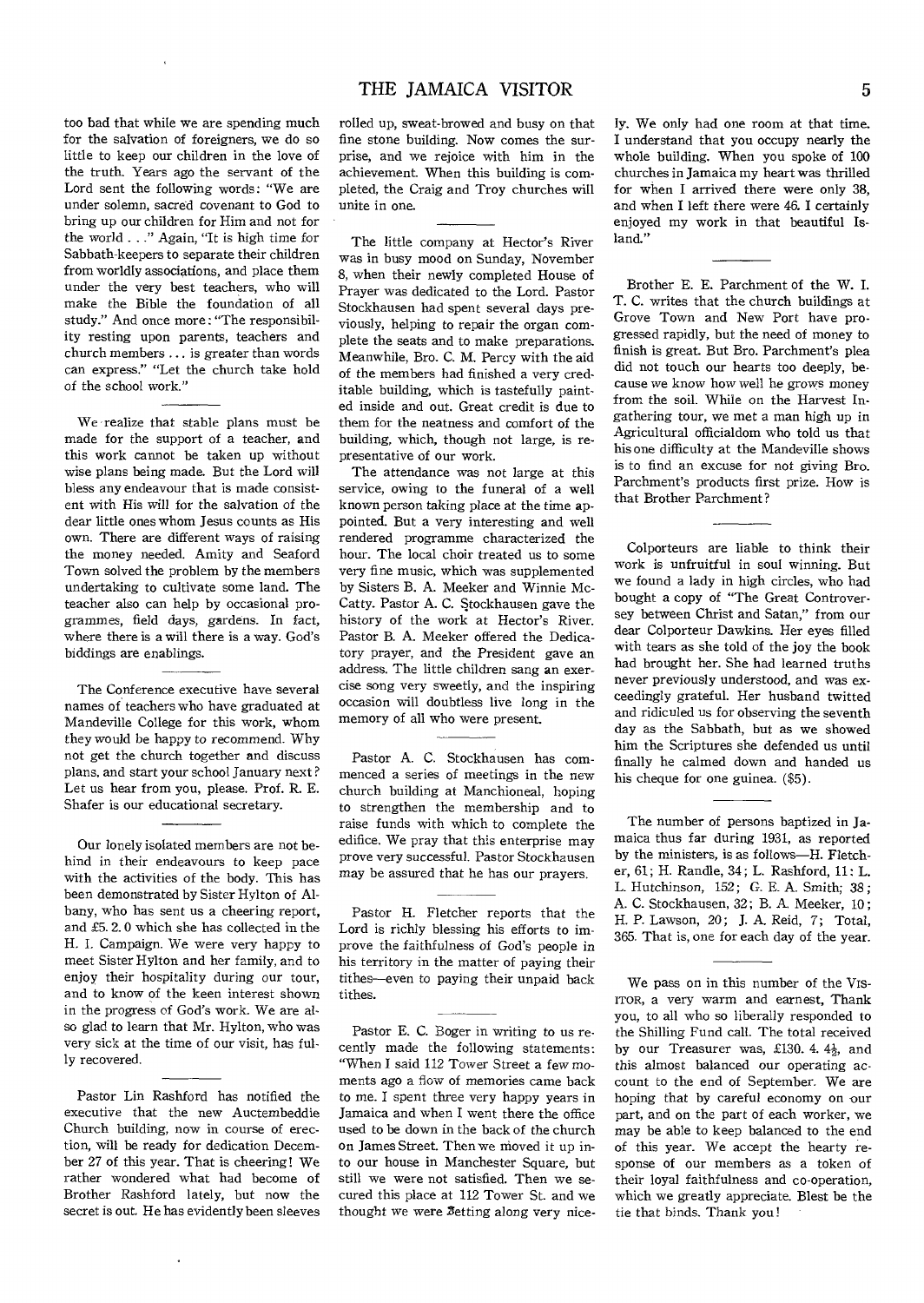From Pastor Lawson we have received the following report: "I am glad to report that I baptized twenty candidates on Sunday morning, Nov. 1, at Spring Garden. Later on in the day, a church of twenty-two members was organized. Several others are in the baptismal class, and we are expecting this number to increase.

A great amount of hatred seems to have been washed away as a result of this service on Sunday. There was a great crowd present to witness the baptism and I took the opportunity to preach a sermon on the Sabbath question. The Word of God did its work, and now we are hearing of interested ones. I am sorry I must leave here now.

I have planned to leave for Sherwood Content on Friday and to remain there until the end of the year. Remember me in your prayers, for this is another difficult district for our work."

This report is very cheering, and as we have read the list of Church officers that have been elected to office, we feel confident that with Bro. Gouldbourne as Leader, there is a victorious advance ahead. We all welcome the new church into our fellowship, and will pray that by making every convert a worker, Spring Garden church may produce a large crop of sheaves for the Master when He appears. Let the name be symbolic as the members spring into action, and their garden fragrant with the righteousness of the Lord. Let the members be "trees of the Lord's planting."

The Holy Spirit appears to be working in many ways just now among us, and one of the latest evidences of it is in the financial statements of the W. I. T. College, in which we found that several students who are earning part of their way through school have been giving the Lord's portion of one tenth out of their earnings. Thus the students make a special sacrifice to pay their tithes.

An ex-college graduate recently requested an account from the accountant showing how much he had been credited with for work done during the whole period of his school course. As this term covered several years, the sum is not small, but he is paying it off each month, and is very happy to feel that he is getting straight with the Lord. A peep into this brother's home will convince one that the Lord is blessing him for his uprightness. We praise the Lord as we see our youth lining up with His plans. It will pay them in the long run.

The members of the Fletcher family were all happy a few days since in meeting Sister Frank Fletcher, who had come here en route to Cayman Islands to visit her mother. Baby was a great attraction, and both appeared to be well. Sister Frank left for home after a few days at Riversdale, owing to the illness of her mother. We trust the patient may recover speedily.

A very interesting letter from Bro. Frank Fletcher indicated that he is enjoying his work in his new field. He finds living very expensive, and, naturally, misses his old Jamaican friends. But he delights to be where the Lord calls him, and sends greetings to all his friends. We heartily reciprocate these good words.

We found much relief in receiving word that amidst the destructive operations of the terrible Hurricane at Belize, our dear , brethren were all safe, and our little church building was unharmed. Our Workers tell sad stories of the devastating effects of the storm which hurled almost the whole city into oblivion. Over 2,000 persons perished. No imagination can ever feature the awful horror of that day-a State holiday filled with sorrow. What the wind cruelly spared, the water mockingly destroyed. Yet let us not forget that it is only a small sample of that dreadful day when the unprepared will meet their eternal doom. 'While we fellowship with Belize living in their grief, we also take to our hearts the warning it gives to us to "get ready."

"Two years ago a brother walked about 15 miles in order to distribute his Harvest Ingathering papers. He sold only one because the, people could not read. The one, however, was read to the inhabitants of the village, and twenty-five believers have been gathered together as a result of the seed sown, seventeen of whom have already been baptized. While in a restaurant a man noticed a Harvest Ingathering paper laying on the table. He asked the manager if he might buy it. The manager gave it to him saying he had no interest in religious things. Later, during the Big Week, one of our members sold this same man another magazine. He asked for an explanation of our work, and for more literature. His address was sent to Brother Schilberg, and today eighteen souls are rejoicing in the truth because of that experience."-L. F. Oswald, Home Missionary secretary, Northern European Division. (Reported in General Conference Campaign Tidings)

Responding to the request of the I. A. Executive, the President of the Jamaica Conference left, Nov. 22, to attend a meeting of the Division Committee. Special interest centers in the adjustment of the Budgets, wages of workers, and number to be retained on the Conference pay roll, in view of the present world crisis, and we earnestly request the prayers of our people for the Lord's clear guidance at these meetings.

#### **A PERSONAL TESTIMONY.**

With a husband and six children, I am the only Sabbath-keeper in my family. Since 1920 I have suffered much persecution, and it still continues though in a milder form. The payment of my tithes creates the most difficulty, but some time ago, on the advice of a sister, I decided that 10/- a week is my share of the income, so I have paid one tenth of that, and can always find a few pence to give for offerings. My husband purchased a property with  $3\frac{1}{2}$  acres fruited, and I soon had many little extra items passing<br>through my hands, such as the grass patch, etc., and these I was glad to tithe also. Looking back over two years, I notice a gradual growth of prosperity which I believe has come through our being faithful to the Lord, so that now my tithes vary from  $1/3$  to  $2/7$  weekly. I thank the Lord for this.

Allow me to add a few words of advice to some who may need it. **I** am often requested to make a loan of money to, but . I find on questioning the would be borrower that they do not give the Lord His own. Their position grows tighter and tighter until they are hemmed in altogether, and such seldom pay what they owe. Some are bringing reproach upon God's Cause by never repaying what they borrow, and they are keeping some thus from uniting with our church. Honest members naturally feel this reproach very keenly, and I often wonder how these words apply : "They shall lend unto many nations and not borrow." Surely it pays to be honest with the Lord first, and then honest with each other. Let us not fail to keep straight<br>in this. M. J. McCallLA. M. J. McCalla.



## **Colporteur Report September and October 1931.**

| <b>NAME</b>     | Hours        | <b>SALES</b> | <b>DELIVERIES</b> |
|-----------------|--------------|--------------|-------------------|
| Ricketts, B. A. | 146          | £28.11.3     | £ 85.0.0          |
| Destoe, K.      | 143          | 22.6.0       | 59.4.0            |
| Dawkins, A.     | $-255-$      | 57.1.0       | 31.6.6            |
| Fletcher, H. H. | 48           |              | 29.4.0            |
| Miller, H. G.   | 184          | 27.12. 0     | 20.5.6            |
| Morgan. Uri     | $61^{\circ}$ | 8, 7, 6      | 5.19.0            |
| Spence, Alex.   | 108          | 16.3.0       | 13.66             |
| Cousins, C.S.   | 180          | 25.2.0       | 11, 7, 3          |
| Ricketts, C.    | 182.         | 40.9.3       | 9, 8, 0           |
| Dillon, L.      | 325          | 145.19.9     |                   |
| Edwards, J. N.  | 7            | 1.10.0       | 2.5.6             |
| Harris, S.      | 39           | $7.17.$ 0    |                   |
| Stern, Linval   | 94           | 21.16.6      | 5.15.6            |
| Stern, Enos     | 22           | 7, 7, 3      |                   |
|                 |              |              |                   |

W. S. NATION, F. M. S.

Nothing that is of real worth can be achieved without courageous working.' A good cause always makes a courageous heart. I quote from a letter written by one of our colporteurs: "I started off on Monday; and after working till Tuesday night,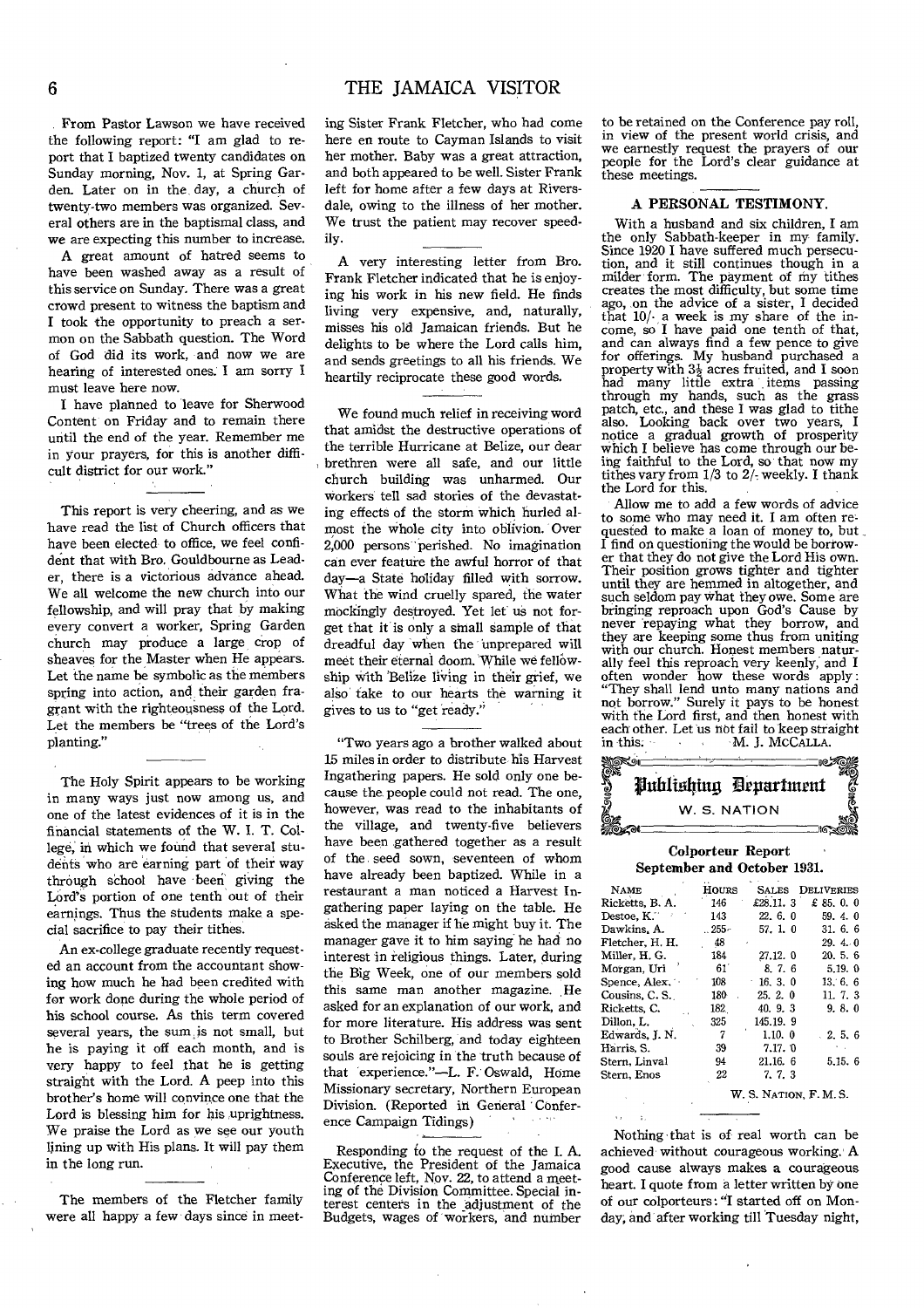I had only taken one order. But I did not lose confidence in my Master, for I know that the work being His, He would come to my assistance; so I prayed very earnestly, and went out very boldly again on Wednesday morning to test the goodness of God; with the result that God gave me the greatest success I have ever before had on any one day since I became a colporteur, having made thirteen exhibitions and taken eight orders, all for the best binding with the magazines for one year. Totalling altogether £14. 8. 0 with £1.11. 0 advance money. God has truly rewarded me for my trust in Him for power and success. I believe what the Lord has said: 'Fear not their faces.'"

"Let canvassers go forth with the word of the Lord, remembering that those who

obey the commandments, and teach others to obey them, will be rewarded by seeing souls converted; and one soul truly converted will bring others to Christ."

Some have had these experiences fulfilled. Brother Linval Stern through the sale of a "Return of Jesus" won a soul to Christ. Brother Bent after spending a week-end with a new company has so greatly stirred the people that the Wesleyan minister gave him a drive on his way home and asked him not to trouble his members, saying that he is asking him as a friend.

"Every one of us can do something, if we will only take the position that God would have us take. My brethren, every move that you make to enlighten others, brings you nearer into harmony with the God of heaven.'



# **QUESTION**

"Please tell me what you advise young people to do when they can't get work and their parents can't keep them?

This can only be answered in a general way, as special cases must be specially considered. But usually, I do not see why young people should want their parents to keep them. That does not mean that they must always go away from home. Every member added to a family should be an asset. Their time and strength added to that of the parents should increase the income far more than it costs to keep them. There are so many ways of making a little money. The land is the best paying industry and the, healthiest all round occupation. The fair sex can keep fowls, grow ferns of choice kinds, breed goats, and perhaps good dogs. They can sew and embroidery, and do so many things that are not too heavy. Young men can cultivate, and help their sisters grow flowers and vegetables and fruits. Select the choicest kind and there is always a demand and best price for it. Learn how to get large eggs. A couple of turkeys will bring in a good bonus at Christmas. There are books and magazines to sell, clothes to make and tailoring. The Government is selling land on easy terms, why not take advantage of the opportunity? If people tempt your pride, remember that God Himself planted the first garden and still makes it grow. If you have an education, start a school where a Christian teacher is needed. If you do it the right way, the Lord will see that you get your living, and that is all one needs in this world. But keep out of the cities. They are not good places to live in. Begin small, build up, and in time if you stick to it, whatever, it is, you will be independent of all but the Lord. Refuse also to get into debt.

# THE REMARKABLE STORY OF A GIRL WITHOUT HANDS AND ARMS.

I was not born a cripple. Even as' a child I did not always have to make hands of my feet. Indeed until I was nine years old, I not only had arms and hands like other children, but I was also a strong, healthy, normal child like my two brothers, who were older than I, and my sister, who was two years younger. Our family was in poor and humble circumstances as far back as I can remember. My parents were both English, but my father became naturalized as a citizen of the United States in 1882—the year in which I was born.

Since I grew up I have learned that my father and mother were in good circumstances at the time of their marriage and for some ten or twelve years afterward; that my father was a steady, hard-working, kindly man; and that he and my mother were devoted to each other and were very happy together. But after the birth of my brothers my mother was taken ill and was in poor health for a long time. Then, just as she was at the worst of her illness, my father lost his position and matters speedily began to go from bad to worse. A tendency to strong drink, which he had kept well curbed for my mother's sake, now began to get the better of him. Her failing health made it impossible for her to look out for him as she had hitherto done; the new work which he succeeded in obtaining was hard and distasteful, and the family grew poorer and poorer until at last there were times when we had not enough food and clothing, and the charitable societies of Chicago, where we lived, began to look after us.

In the summer just before my ninth birthday I was one of a number of children who were sent into the country for a two-weeks' outing by the managers of a fresh-air fund. Those were the two pleasantest weeks of my life; the beautiful green country, the grass, flowers, trees, and birds delighted me; I was well and robust, and I ran and picked flowers and played and enjoyed myself to the utmost. A few weeks after I came home from this wonderful outing, my mother died, and I became the housekeeper of the family. I was then just nine years old. I did the work as well as I could, although there was not much to do nor much to do it with, in the bare place which we call "home" in the basement of a small city dwelling. Soon after I lost my mother's companionship, I lost my sister's also, for she was adopted by well-to-do people, whose identity I did not know and have never learned.

On the afternoon of the following Thanksgiving Day, while my brothers were playing outdoors and my father and I were alone in the house, I was puttering about when I found a bottle With what I afterward knew must have been whisky. Being only  $a$  child and possessed of a child's thoughtless curiosity, I took a long drink from the bottle. The effect was almost instantaneous. I grew weak and stupefied. At that moment my father, who was in an adjoining room, told me to go and put some wood on the kitchen range. I said that I felt sick and could not go, but he insisted and I obeyed. No sooner had I got the lids off the range, however, than the combined effect of the liquor and the heat overpowered me, and I fell forward on the open fire unconscious.

My younger brother who came in from play and lifted me off, saved me from death. But at the hospital it was found necessary to amputate both my arms. The burns about my neck and chest were severe, but not serious, and two months later I was discharged from the hospital. .A state society for the care of children had arranged with my father to take full control of me; a fund contributed to by generous people far and near was raised for my support and education, and after spending some months in a nursery I became an inmate of the Home for Destitute Crippled Children, in Chicago.

In this home I was given instruction in the common school studies, and I learned to write and sew with my feet. After four